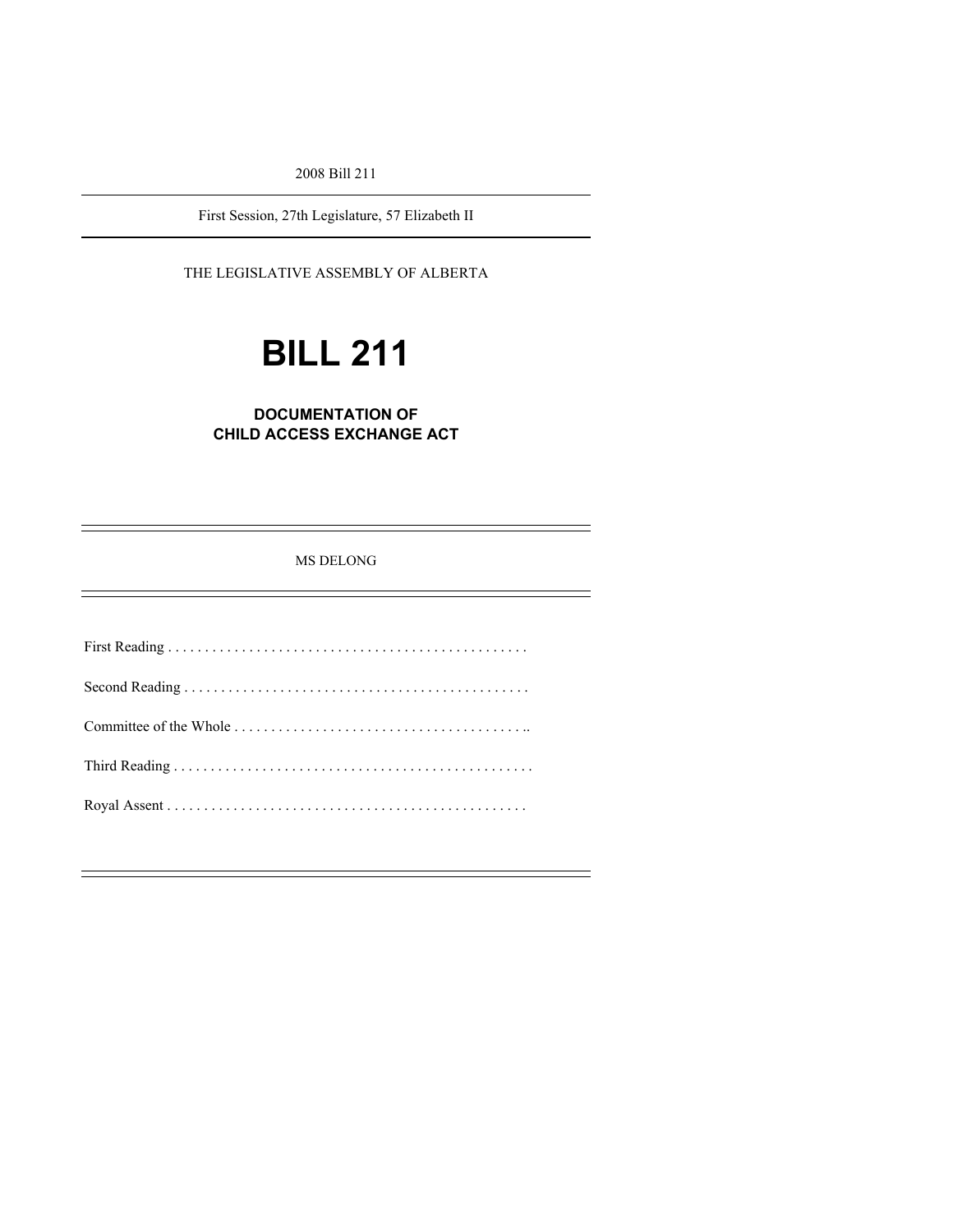*Bill 211 Ms DeLong* 

# **BILL 211**

2008

#### **DOCUMENTATION OF CHILD ACCESS EXCHANGE ACT**

*(Assented to , 2008)* 

WHEREAS there is a need to encourage parents and guardians to have access to their children when it is in the best interests of the child;

WHEREAS courts are often required to reconsider or enforce existing parenting, contact, access or custody orders; and

WHEREAS those courts may benefit from a review of records, prepared by an impartial third party, recording instances of child access or exchange;

THEREFORE HER MAJESTY, by and with the advice and consent of the Legislative Assembly of Alberta, enacts as follows:

#### **Definitions**

**1(1)** In this Act,

- (a) "court order" means
	- (i) a parenting order,
	- (ii) a contact order, or
	- (iii) an order granting a right of custody or access under the *Provincial Court Act*, the *Divorce Act* (Canada) or similar legislation;
- (b) "Minister" means the Minister determined under section 16 of the *Government Organization Act* as the Minister responsible for this Act;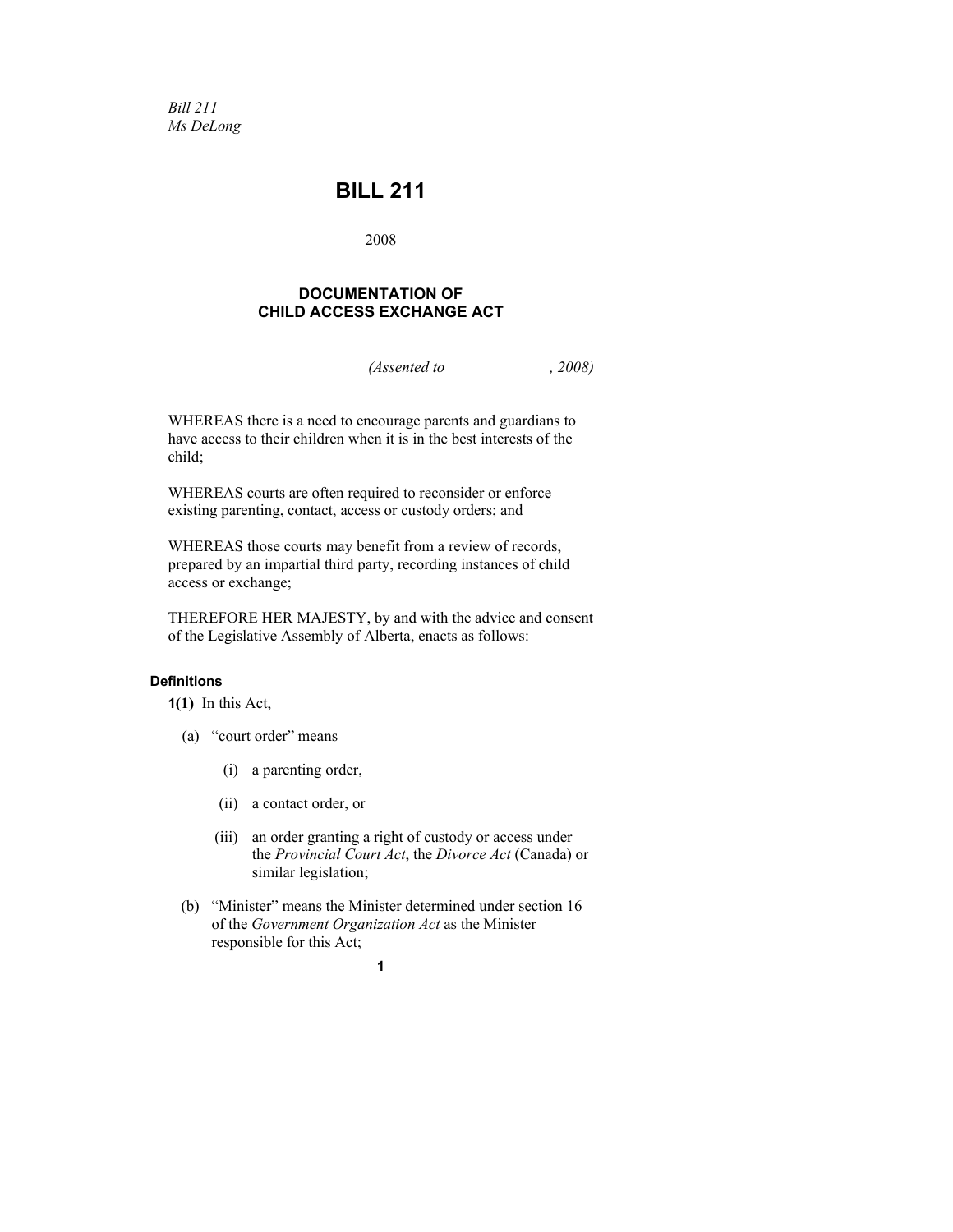(c) "recorder" means a person who is approved to perform the services of a recorder under section 2.

**(2)** Unless the contrary intention appears, an expression used in this Act that is defined in the *Family Law Act* has the same meaning in this Act as it has for the purposes of that Act.

#### **Application to be recorders**

**2(1)** Persons who wish to be recorders under his Act must apply to the Minister.

**(2)** Applicants must meet the eligibility criteria and conditions established by the Minister.

**(3)** The Minister may designate an official in his or her ministry to be responsible for receiving and approving or rejecting applications.

**(4)** The Minister or official appointed under subsection (3) shall notify applicants whether their application has been approved or rejected.

**(5)** The Minister or official designated pursuant to subsection (3) shall maintain an inventory of all persons who are approved to be recorders.

#### **Duties of a recorder**

- **3** A recorder must document
	- (a) where and at what time access to a child is exchanged,
	- (b) the person who arrived with the child and the person who departed with the child, and
	- (c) any other information that is required to be provided concerning the exchange of access by court order, agreement with the recorder or as set by the Minister.

#### **Admissibility**

**4** Documents created by a recorder under section 3 are admissible in evidence in a judicial proceeding without further proof.

#### **Conditions of service**

**5(1)** Individuals who wish to have a recorder perform certain duties pursuant to section 3 must be parents or guardians or other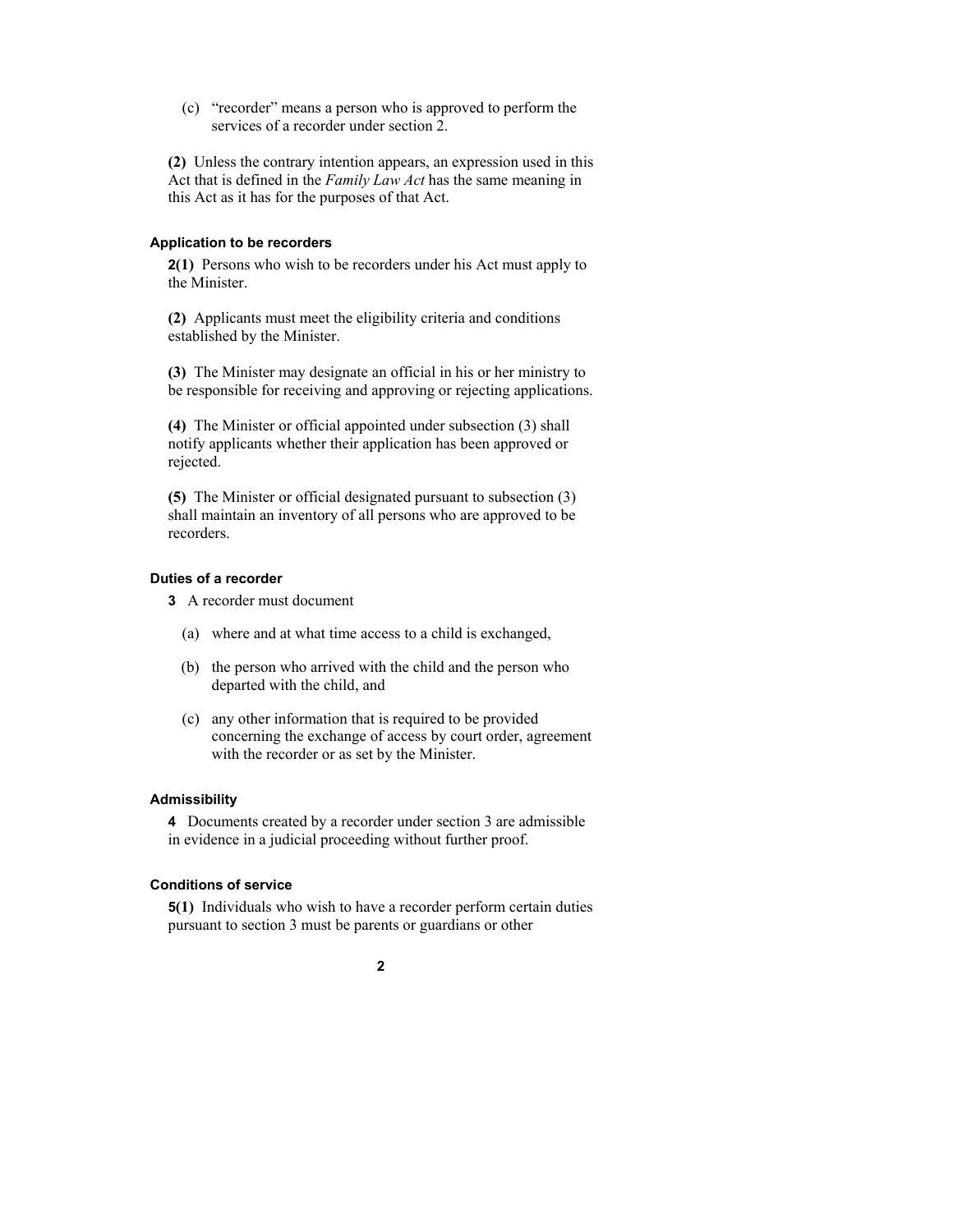individuals who are entitled by court order or otherwise to have access to the child and must

- (a) apply to the recorder to use his or her services,
- (b) pay or agree to pay any fee charged by the recorder,
- (c) agree to abide by the terms and conditions that the recorder has in effect concerning the use of his or her facilities and services, and
- (d) provide any information that the Minister requires to be provided to the recorder.

**(2)** Failure to meet the requirements of subsection (1) or failure to provide correct information may result in the recorder denying the use of his or her services.

#### **Limitation of liability**

**6** A recorder or any other person who provides services under this Act is not liable for anything done or not done by that person in good faith while carrying out that person's powers or duties under this Act.

#### **Regulations**

**7** The Minister may make regulations

- (a) establishing criteria and setting conditions for persons who apply to be recorders;
- (b) setting fees related to applications by persons seeking to be recorders;
- (c) concerning the designation of recorders;
- (d) establishing forms to be used by a recorder in documenting exchanges of access;
- (e) identifying classes of persons who may use the services of a recorder for the purposes of this Act;
- (f) respecting the form and types of information and records to be kept by recorders;
- (g) concerning any other thing to give effect to this Act.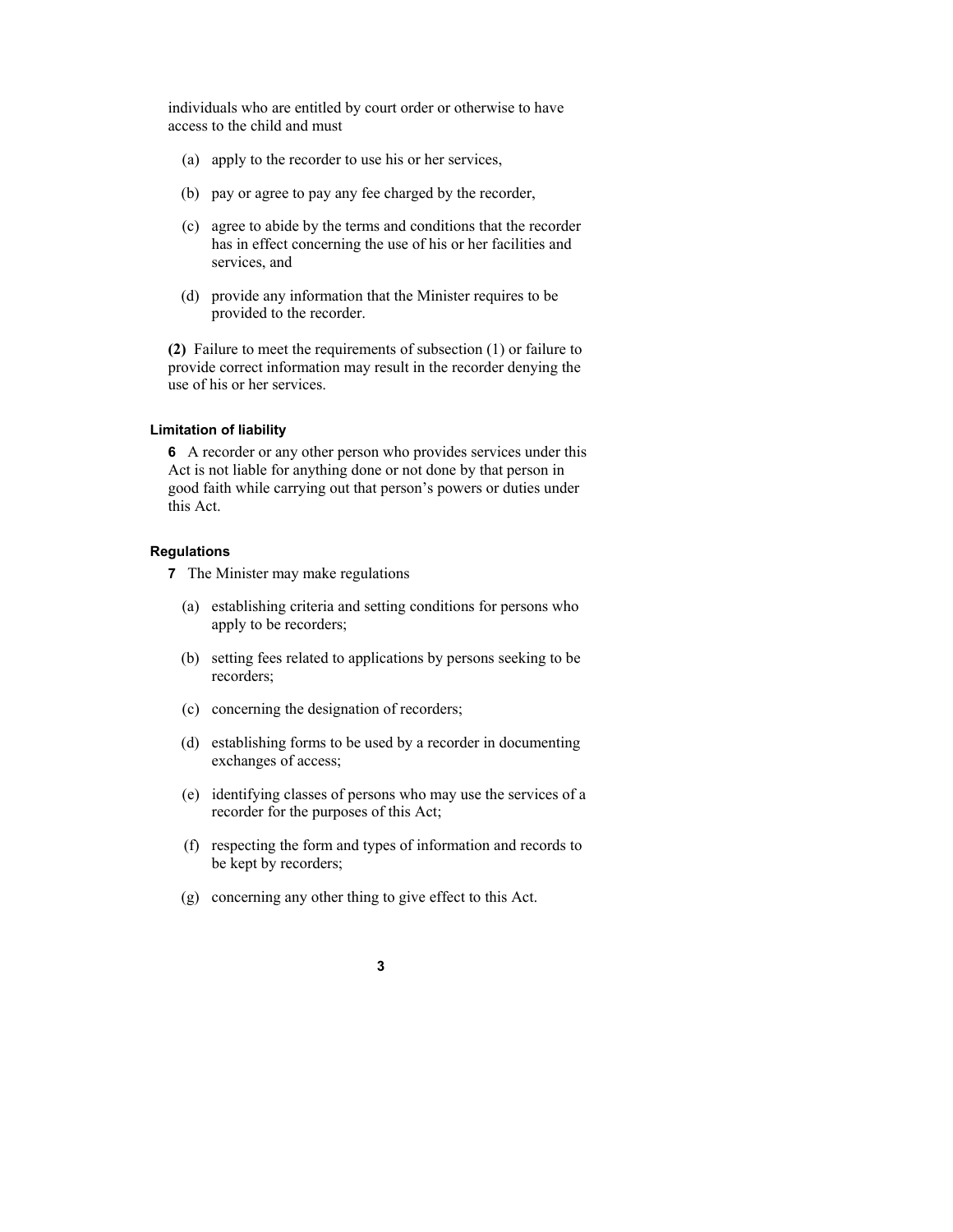## **Coming into force**

This Act comes into force on Proclamation.